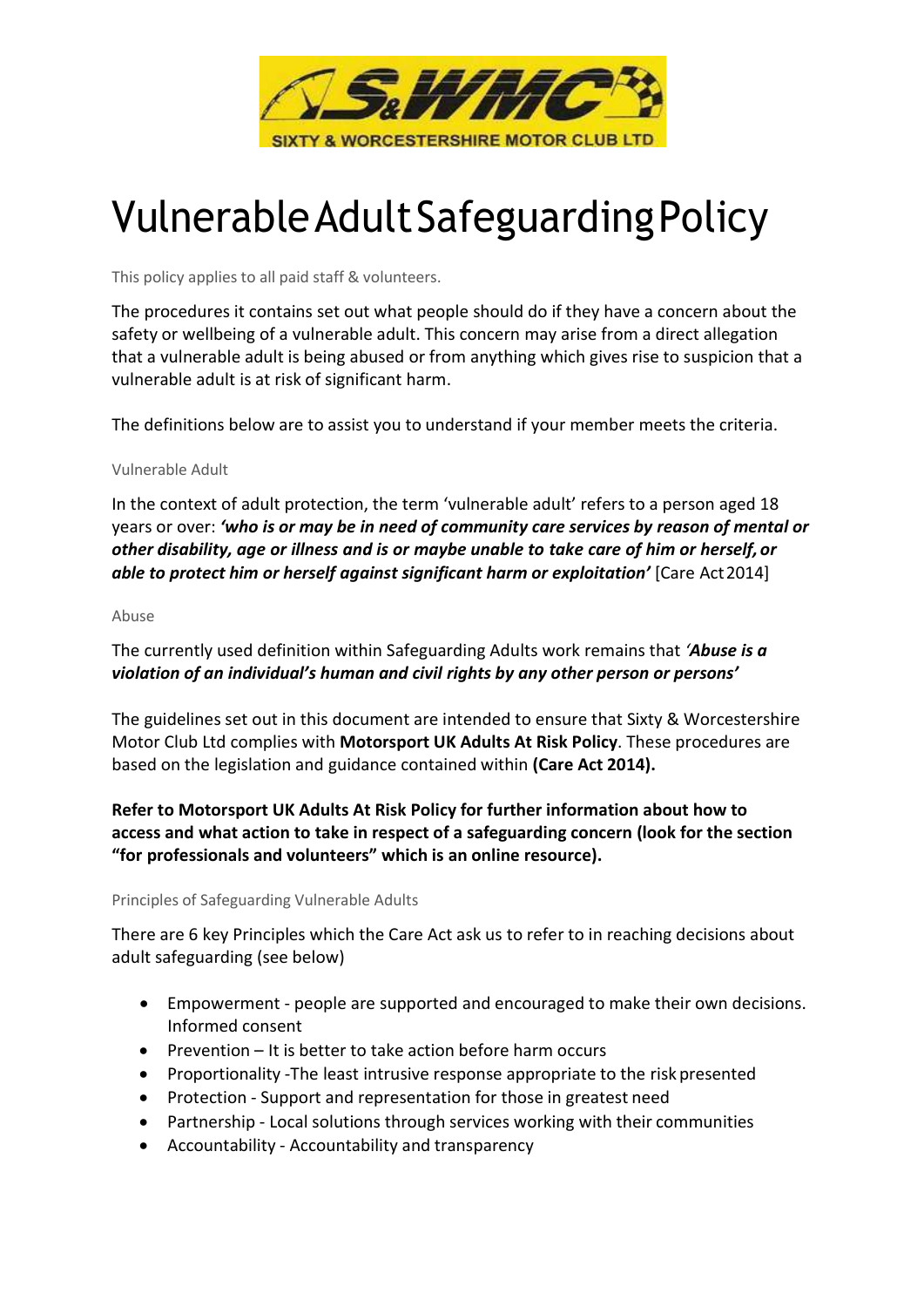

## Types of Abuse

The Care Act identifies a number of different forms of abuse which come under the generic heading of Safeguarding Adults. (For further details about what is meant by each of these types of abuse, please refer to Appendix 1.)

For the purposes of Safeguarding Adults work, data recording and monitoring, abuse is categorised under the following headings, although it must be noted that more than one can happen at the same time and that this list is not exhaustive:

Physical: includes hitting, slapping, pushing, kicking, and the misuse of medication, restraint, or inappropriate sanctions.

**Psychological:** including emotional abuse, threats of harm or abandonment, forced marriage, deprivation of contact, humiliation, blaming, controlling, intimidation, coercion, harassment, verbal abuse, isolation or withdrawal from services or supportive networks.

Sexual: including rape and sexual assault or sexual acts to which the vulnerable adult has not consented, or could not consent or was pressured into consenting.

Financial or Material: including theft, fraud, exploitation, pressure in connection with wills, property or inheritance or financial transactions, or the misuse or misappropriation of property.

**Neglect** or acts of omission: including ignoring medical or physical care needs, failure to provide access to appropriate health, social care or educational services, the withholding of the necessities of life, such as medication, adequate nutrition and heating.

**Discriminatory:** including racist, sexist, homophobic, that based on a person's disability, and other forms of harassment, slurs or similar treatment.

Institutional abuse: can be different from other forms because it is about who abuses and how that abuse comes about. Institutional abuse can take any of the other forms. South Yorkshire Safeguarding Adults Procedures, Section 2.4

**Domestic Violence** (see appendix 2 for further information) " Any incident or pattern of incidents of controlling, coercive or threatening behaviour, violence or abuse between those aged 16 or over who are or have been intimate partners or family members regardless of gender or sexuality. "

Modern Slavery includes, trafficking, forced labour, servitude and slavery. Any consent victims have given to their treatment will be irrelevant where they have been coerced, deceived, or provided with payment or benefit to achieve that consent. The term includes but is not limited to a variety of forms of exploitation. Including sexual, domestic, and criminal.

Abuse may consist of a single act or repeated acts, abuse may happen intentionally or unintentionally, and can take place in any relationship or setting.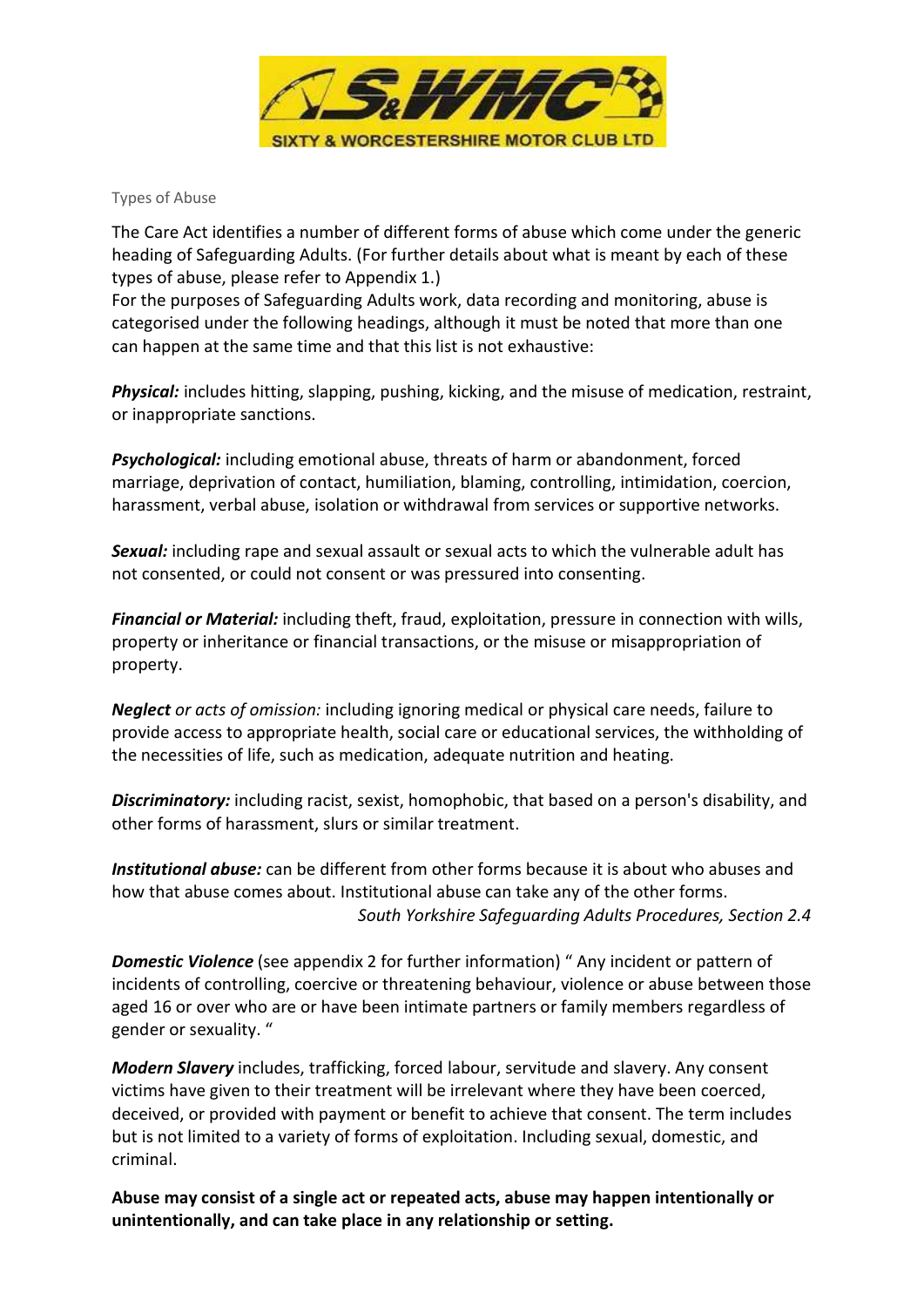

There is a designated Adult Safeguarding Officer within the Sixty & Worcestershire Motor Club Ltd. Their role is to:

- Receive and record information from staff, volunteers, clients and relatives who have concerns about the welfare of vulnerable adults.
- Assess such information promptly and carefully.
- Clarify or obtain more information about adult safeguarding matters as appropriate.
- Without delay, inform the police of any criminal activity which has resulted in a vulnerable adult being put at risk of significant harm.
- Assist you when necessary to make any follow up referrals and to escalate matters if the response received is not satisfactory.

It is not solely the role of the designated Adult Safeguarding Advisor and you to decide whether a vulnerable adult has been abused or not, or to investigate allegations of abuse. This is the responsibility of Motorsport UK and, in cases which may involve criminal activity, the police.

However, it is the role of the designated officer following discussion about the concern or concerns to assess the requirement to report or not and to document on the club safeguarding record why action was or was not taken.

The designated Safeguarding Officer for Sixty & Worcestershire Motor Club Ltd is:

Brian Jenkins 07931 655999

## Procedures for Responding to Causes of Concerns and/or Allegations of Abuse

If a vulnerable adult says that s/he has been or is being abused, or there is reason to suspect that s/he or another vulnerable adult may be at risk of significant harm then the following procedures should be followed:

Where a concern needs to be raised it should be done by the person who believes that abuse may be occurring and the raising of the concern should not be delegated to another person, body or agency. (As much as possible after discussion with the safeguarding lead, make the referral yourself as the allocated person.) This is important as you will have the direct knowledge of the concern that you have heard, witnessed or been told about and also you will often have other background and knowledge of your member which will assist the recipient of the referral to reach a decision about next steps.

However only having limited information should not prevent a referral where the concern is significant and where taking no action would result in serious harm to the member or anyone else.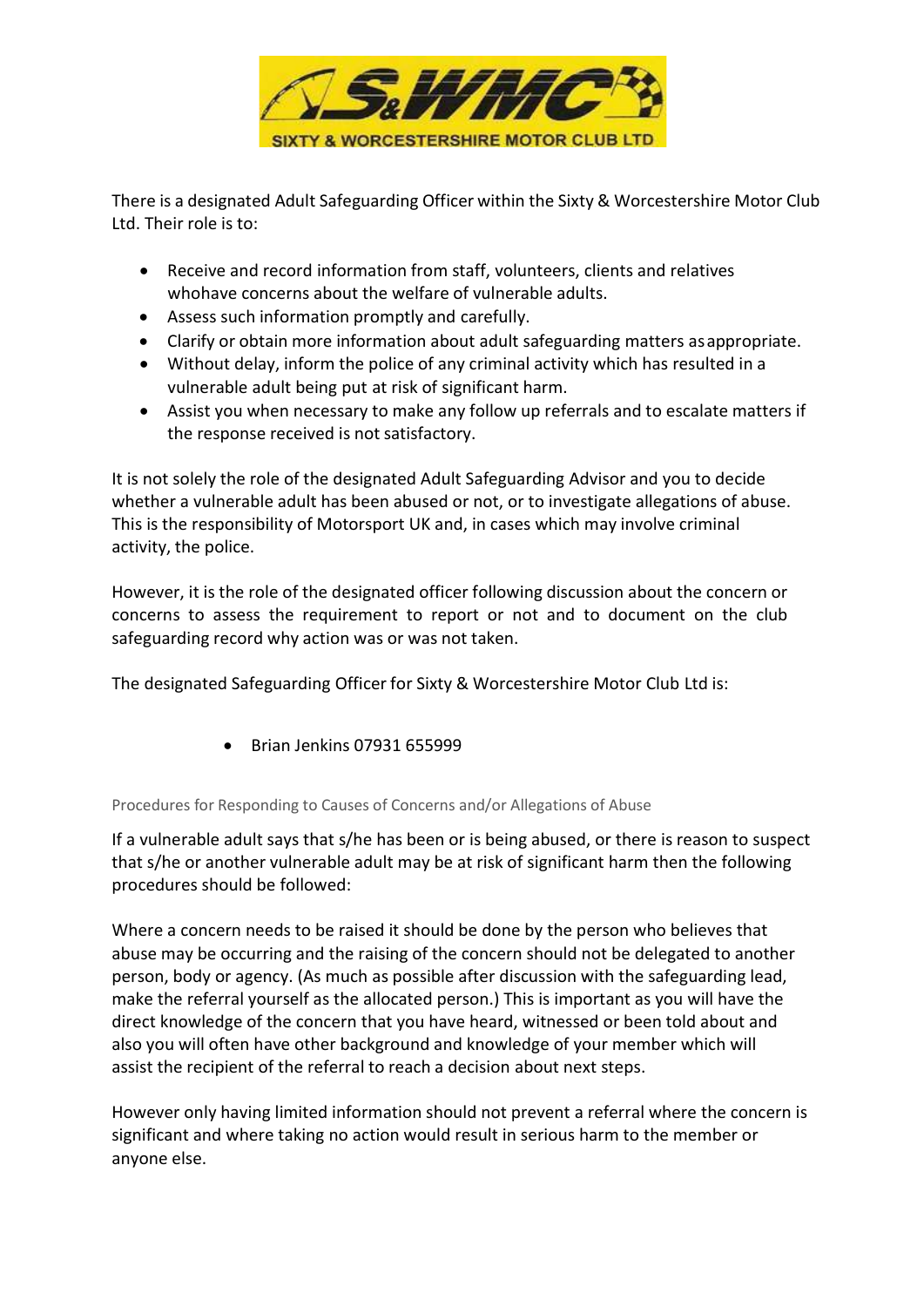

If the harm is not imminent contact the Safeguarding Officer. Otherwise after consultation with safeguarding lead call Motorsport UK 01753 765000.

If a criminal activity has occurred or will occur, you should contact West Mercia Police (101). In an emergency in which a vulnerable adult seems to be at imminent risk or has suffered serious harm which you judge to require urgent medical attention, contact the police or ambulance service as appropriate by dialling 999.

#### Consent

The Care Act and the guidance arising from it ask all officers to consult fully with the member about the issue or issues of concern and to agree with the member what they hope to gain from the referral and what outcome would be satisfactory. Document these discussions carefully and share with the safeguarding lead who is advising. Refer to the key principles when reaching a decision about next steps.

Where consent has not been given to making a referral to the local authority the member should still be informed of the decision to make a referral and there lack of consent should form part of the referral process. In instances where consent has not been given you will be asked to justify making the referral on the grounds of the following:

1. There is a risk to others or there is a risk to an organisation or provider of a service not knowing about the cause for concern

- 2. The adult lacks mental capacity (Mental capacity Act 2005)
- 3. Your member is subject to coercion or is influenced not to act by others

## Recording Concerns

Make a record of the concern, document what has been said or witnessed. As much as possible use the actual words spoken or written by your member. In cases which involve an allegation, all the relevant facts (e.g. when and where the alleged incident took place, who was present, etc.) should be recorded. Do this as soon as possible after the concern has been raised or noted.

All such records should be made at the earliest possible opportunity and signed and dated by the person who has compiled them.

These records will be useful for completion of the referral to Motorsport UK.